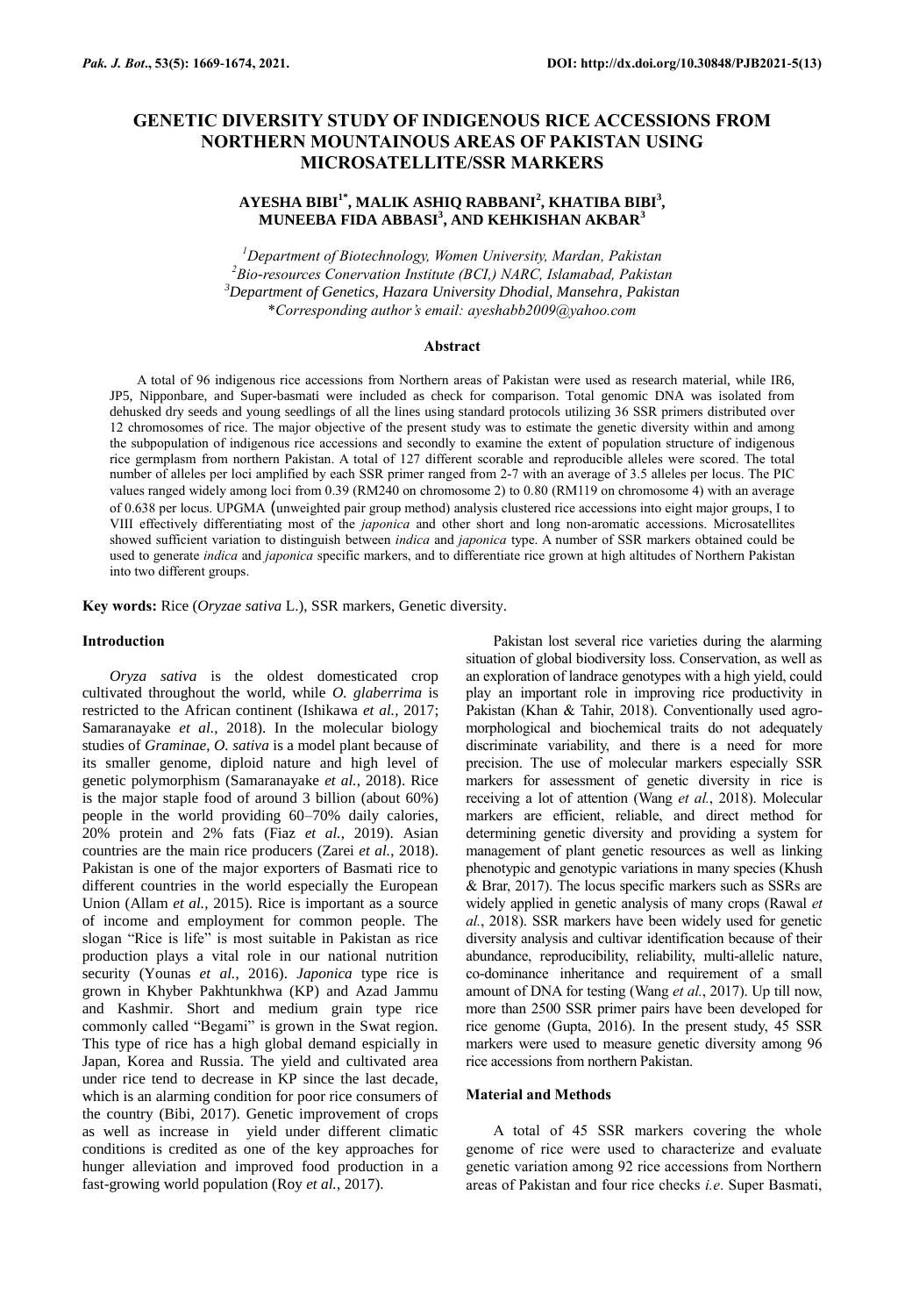Nihonbare, IR6, JP5. The coat was removed from the seed and 2-3 grains containing the storage tissue were placed in 1.5 ml eppendorf tubes. 400 µl of extraction buffer 0.5% SDS, 200 mM NaCl, 25 mM EDTA, and 200 mM Tris-HCl (pH 8.0) containing Proteinases K (50 µg) were added to the tubes. Each sample was incubated at  $37^{\circ}$ C for 60 minutes. Seeds were finely ground using mortar and pestle followed by addition of 500 µl of 2% CTAB solution (100 mM Tris-HCl (pH 8.0), (20 mM EDTA; pH 8.0), 1.4M NaCl, 1% PVP "polyvinylpyrrolidone" (w/v 40,000; 2% CTAB). DNA was gently separated using chloroform: isoamyl alcohol ratio of *24:1*. The sample was centrifuged, and the supernatant was transferred into new eppendorf tubes. Then Isopropanol equal to ⅔ of the total volume was added. The tubes were incubated for 10 minutes at 25°C to precipitate DNA, followed by centrifugation at 12,500 rpm for 12 minutes and removal of the supernatant. DNA pellet was washed with 70% ethanol (500 µl). The material was again centrifuged at 10,000 rpm for 5 minutes at room temperature and then 70% ethanol was poured off. The DNA pellet was dried and re-suspended in 100 µl of TE buffer. RNA was removed by addition of 1 µl of RNase (10 mg/ml). DNA concentration was checked using Nano Drop ND-1000 Spectrophotometer and adjusted to  $20$ ng/ $\mu$ l as working concentration for PCR analysis.

For microsatellite analysis, PCR reaction was carried out in 20 $\mu$ l PCR tube containing 1x PCR buffer, MgCl<sub>2</sub>, 0.2mM of each dNTPs, 0.4µM each of forward and reverse primer, 20-50ng genomic DNA and 0.5-unit Taq polymerase. And then the following thermal cycler profile was used: a denaturing step at 94ºC (5 min) followed by 30 cycles each of denaturation at 94ºC for 30 seconds, 54°C for 40 seconds (annealing) and 72ºC for 2 min (primer elongation). A final extension step at 72ºC for 7 min was performed. Amplified DNA products were examined by electrophoresis in 12% Poly Acrylamide Gel (PAGE). The gels were stained and visualized.

**Allele scoring and data analysis:** SSR banding profile generated by each set of SSR primers was compiled into a binary data matrix. Coding system (0) for absence and (1) for the presence of bands was used to construct the binary data matrix. Each band amplified by a given SSR primer was treated as a unit character. Only clear and unambiguous bands amplified consistently were recorded. The molecular size of the amplified bands was scored based on the known size of DNA bands of a 20 bp DNA ladder. Genetic similarities between pairs of accessions were derived by the simple matching coefficient and by the similarity index. Estimation of genetic similarities (F) was calculated between all pairs of the rice accessions according to Nei and Li (1979). UPGMA analysis (unweighted pair groups method) employing SAHN clustering (sequentials, agglomerative hierarchic and nonoverlapping) based on the genetic distance matrix was applied for construction of dendrogram through NTSYS-pc (version 2.2) software package. The term polymorphism information content (PIC) denotes the significance of a marker. In the current study, the PIC value of SSR marker was calculated using Power Marker version 3.25.

**Structure analysis:** STRUCTURE V2.3.1 Software was used for historical lineages that showed clusters of similar accessions. Due to the distribution of accessions not showing a clear cutoff point and to detect the numbers of subpopulations, an ad hoc measure DK was applied. For the membership of each accession, an admixture model was run from the value of  $K=1$  to 15. To subdivide the germplasm into different subgroups run with the maximum likelihood was used.

# **Results**

A total of 45 (SSR) markers covering the whole genome of rice were used to characterize and evaluate genetic similarity among 92 rice accessions and four rice checks *i.e*. Super Basmati, Nihonbare, IR6, JP5. Out of these 4 markers (RM60, RM122, RM 237 and RM178) were monomorphic, five could not amplify some of the rice accessions, while thirty-six were polymorphic. Amplification profile as revealed by some of the polymorphic markers (RM-138, RM-438, RM-489) across Northern areas germplasm is depicted in (Fig. 1A-C). A significant level of variation was observed among accessions of northern areas germplasm. In most of the cases, *Japonica* cultivars, Nihonbare and JP5, had unique and shared common bands with other rice accessions. A total of 127 different reproducible and scorable alleles were recorded. The number of bands per locus amplified by each SSR primer ranged from 2-7 with an average of 3.5 alleles per locus (Table 1). The difference in size between the largest and smallest allele at a given SSR locus ranged from 110 bp (RM315) to 300 bp (RM484, RM474, RM48). A maximum number of alleles per SSR primer was determined to be seven for RM119, while the minimum number of two alleles per SSR primer was amplified by RM240, RM271 and RM552. Accessions "7654" and "7660" produced the highest number of alleles (84). It was followed by accession '7657' and '7209' scoring 82 and 79 alleles, respectively, while accessions '7611', '7214' and "7604" gave the lowest number of alleles (*i.e*. 14, 25 and 31, respectively). The number of alleles varied from 2 to 7 with most cultivars having 3 alleles per SSR locus.

**Polymorphism ınformation content (PIC):** The level of polymorphism among the 96 accessions was assessed by scoring PIC values for each of the 36 SSR markers. The PIC values ranged from 0.39 (RM240 on chromosome 2) to 0.80 (RM119 on chromosome 4) with an average (0.638) per locus among each locus (Table 1).

**Cluster analysis:** The genetic similarity matrix among the rice accessions was assessed by a UPGMA cluster analysis. A UPGMA cluster analysis grouped rice accessions into eight clusters (I-VIII) effectively, differentiating most of the *japonica* and other short and long non-aromatic accessions (Fig. 2). Cluster I consisted of one long grain, non-aromatic *indica* type IR6 variety and other 15 accessions from Northern Pakistan (Table 2). Members of cluster I had minimum mean flag leaf width and seed yield<sup>-1</sup>. Cluster II comprised of two *japonica* type varieties, Nihonbare and JP5, grouped with 5 accessions. Cluster II had medium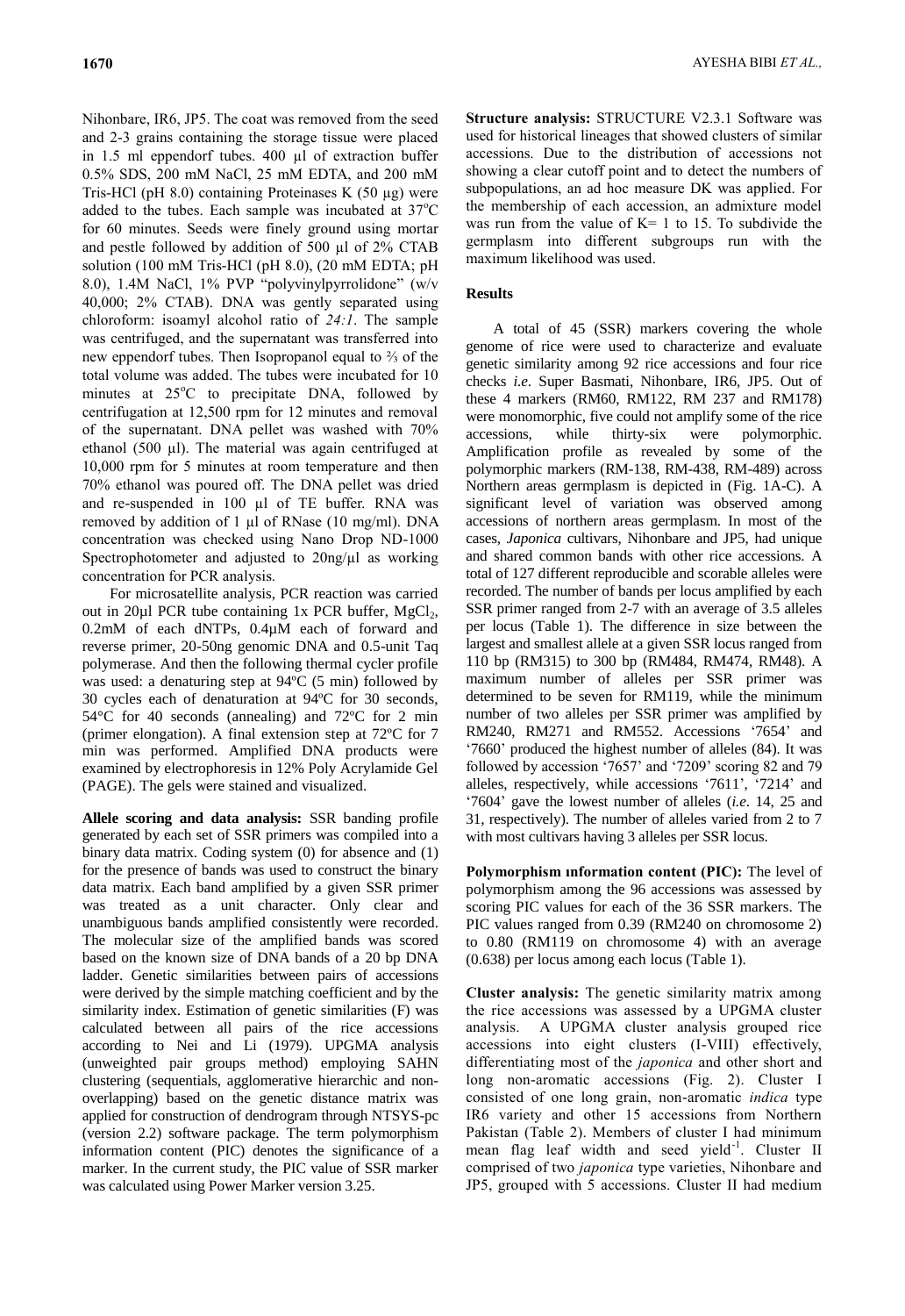mean leaf width, leaf length, flag leaf length and ligule length while having the minimum mean number of culms. Additionaly members of cluster II were recorded to have medium mean culm length and diameter, while having minimum mean number of sterile culms  $plant^{-1}$ and panicle length. Cluster III comprised of 13 accessions. Cluster III was recorded to have maximum mean flag leaf length; while having the maximum mean number of culms and the minimum mean number of sterile culms plant<sup>-1</sup> and maximum mean panicles<sup>-1</sup> (Table 3). Cluster IV had three accessions which showed maximum mean leaf length, ligule length, plant height, seed yield plant<sup>-1</sup>, thousand grain weight, and grain length. Cluster V had only one accession. Cluster VI had 45 accessions with maximum mean grain breadth and thickness. Cluster VII had nine accessions including a cultivated long grain variety (Super Basmati). This cluster showed maximum mean culm diameter and grain L/B ratio, while for all other traits medium mean values were recorded. Cluster VIII represented only two accessions which are early in days to maturity, while all other character"s medium mean value was scored for accessions of cluster VIII. Accessions "7629" and "7654" showed maximum genetic diversity.

#### **(A). RM-138**

**M 81 82 83 84 85 86 87 88 89 90 91 92 93 94 95 96 M M 81 82 83 84 85 86 87 88 89 90 91 92 93 94 95 96 M 200 100 80 M 65 66 67 68 69 70 71 72 73 74 75 76 77 78 79 80 M 200 100 80 (B). RM-438 (B). RM-489**

Fig. 1(A-C). SSR banding pattern of rice accessions generated by different primer pairs.

**Population structure:** Population structure with admixture model was run with iterations using all 96 accessions and 36 polymorphic SSR primers. All accessions were grouped into eight sub-groups assigned the letters (A-H) respectively (Fig. 3). The sub-population A, B, C, D, E, F, G and H represented 8.3% (8), 9.4% (9), 5.2% (5), 17.7% (7), 8.3% (8), 12.5% (12), 30.2% (29) and 8.3% (8) of accessions used in structure analysis, respectively. Thus, the most structured population was G, followed by F, B, A, E, H, D and C, having shown similar results to the UPGMA tree (Fig. 2) by sorting rice accessions into 8 major clusters.

**Table 1. PIC values and number of alleles for SSR markers in rice.**

| S. No. | <b>SSR</b> primer | No. of<br>alleles | <b>Frequency</b> | <b>PIC</b> value |  |
|--------|-------------------|-------------------|------------------|------------------|--|
| 1.     | OSR13             | $\overline{4}$    | 0.348            | 0.652            |  |
| 2.     | <b>RM25</b>       | 3                 | 0.411            | 0.589            |  |
| 3.     | <b>RM29</b>       | 3                 | 0.341            | 0.659            |  |
| 4.     | <b>RM104</b>      | $\overline{4}$    | 0.254            | 0.746            |  |
| 5.     | <b>RM105</b>      | 3                 | 0.378            | 0.622            |  |
| 6.     | <b>RM118</b>      | 3                 | 0.399            | 0.601            |  |
| 7.     | <b>RM119</b>      | 7                 | 0.193            | 0.807            |  |
| 8.     | RM124             | 3                 | 0.403            | 0.597            |  |
| 9.     | RM125             | 3                 | 0.484            | 0.516            |  |
| 10.    | <b>RM138</b>      | 3                 | 0.429            | 0.571            |  |
| 11.    | <b>RM144</b>      | 3                 | 0.348            | 0.652            |  |
| 12.    | <b>RM125</b>      | 3<br>0.341        |                  | 0.659            |  |
| 13.    | <b>RM240</b>      | $\overline{c}$    | 0.609            | 0.391            |  |
| 14.    | RM249             | $\overline{4}$    | 0.264            | 0.736            |  |
| 15.    | <b>RM250</b>      | $\overline{4}$    | 0.292            | 0.708            |  |
| 16.    | RM271             | $\overline{c}$    | 0.538            | 0.462            |  |
| 17.    | <b>RM277</b>      | $\overline{4}$    | 0.577            | 0.423            |  |
| 18.    | <b>RM287</b>      | 3                 | 0.335            | 0.665            |  |
| 19.    | RM315             | 3                 | 0.419            | 0.581            |  |
| 20.    | RM321             | 3                 | 0.433            | 0.567            |  |
| 21.    | RM331             | 3                 | 0.335            | 0.665            |  |
| 22.    | <b>RM334</b>      | $\overline{4}$    | 0.280            | 0.720            |  |
| 23.    | RM433             | 3                 | 0.423            | 0.577            |  |
| 24.    | <b>RM438</b>      | 6                 | 0.198            | 0.802            |  |
| 25.    | RM457             | 5                 | 0.227            | 0.773            |  |
| 26.    | RM474             | 5                 | 0.247            | 0.753            |  |
| 27.    | <b>RM484</b>      | $\overline{4}$    | 0.267            | 0.733            |  |
| 28.    | <b>RM486</b>      | 3                 | 0.367            | 0.633            |  |
| 29.    | <b>RM487</b>      | 3                 | 0.514            | 0.486            |  |
| 30.    | <b>RM489</b>      | $\overline{4}$    | 0.279            | 0.721            |  |
| 31.    | <b>RM494</b>      | 3                 | 0.341            | 0.659            |  |
| 32.    | <b>RM504</b>      | 3                 | 0.395            | 0.605            |  |
| 33.    | <b>RM510</b>      | 5                 | 0.303            | 0.697            |  |
| 34.    | <b>RM545</b>      | 5                 | 0.285            | 0.715            |  |
| 35.    | <b>RM552</b>      | $\overline{c}$    | 0.506            | 0.494            |  |
| 36.    | <b>RM587</b>      | $\overline{4}$    | 0.276            | 0.724            |  |
|        | Average           | 3.583             | 0.362            | 0.638            |  |

#### **Discussion**

Genetic markers are useful tools to provide a comparatively unbiased estimate of genetic similarity in crops (Crofts *et al.*, 2018). The study of the genetic relationship between the germplasm from Northern areas is very limited. Only one report on morphological studies of Northern areas germplasm was available (Katsuta *et al.*, 1996). This study was the first report for the characterization of the molecular diversity of Northern Pakistan rice germplasm. The number of fragments recorded in this study corresponded well with the earlier report of Vu *et al.*, (2016) who observed the genetic dissimilarity using 30 SSR markers in Vietnamese lowland rice varieties. Shah *et al.*, (2013) also had similar findings. These results were also comparable to 2-8 numbers of alleles per marker with a mean number of three alleles; using 51 SSR markers that are distributed along the chromosome three and seven; using improved cultivars from Pakistan as reported by Aslam & Arif (2014).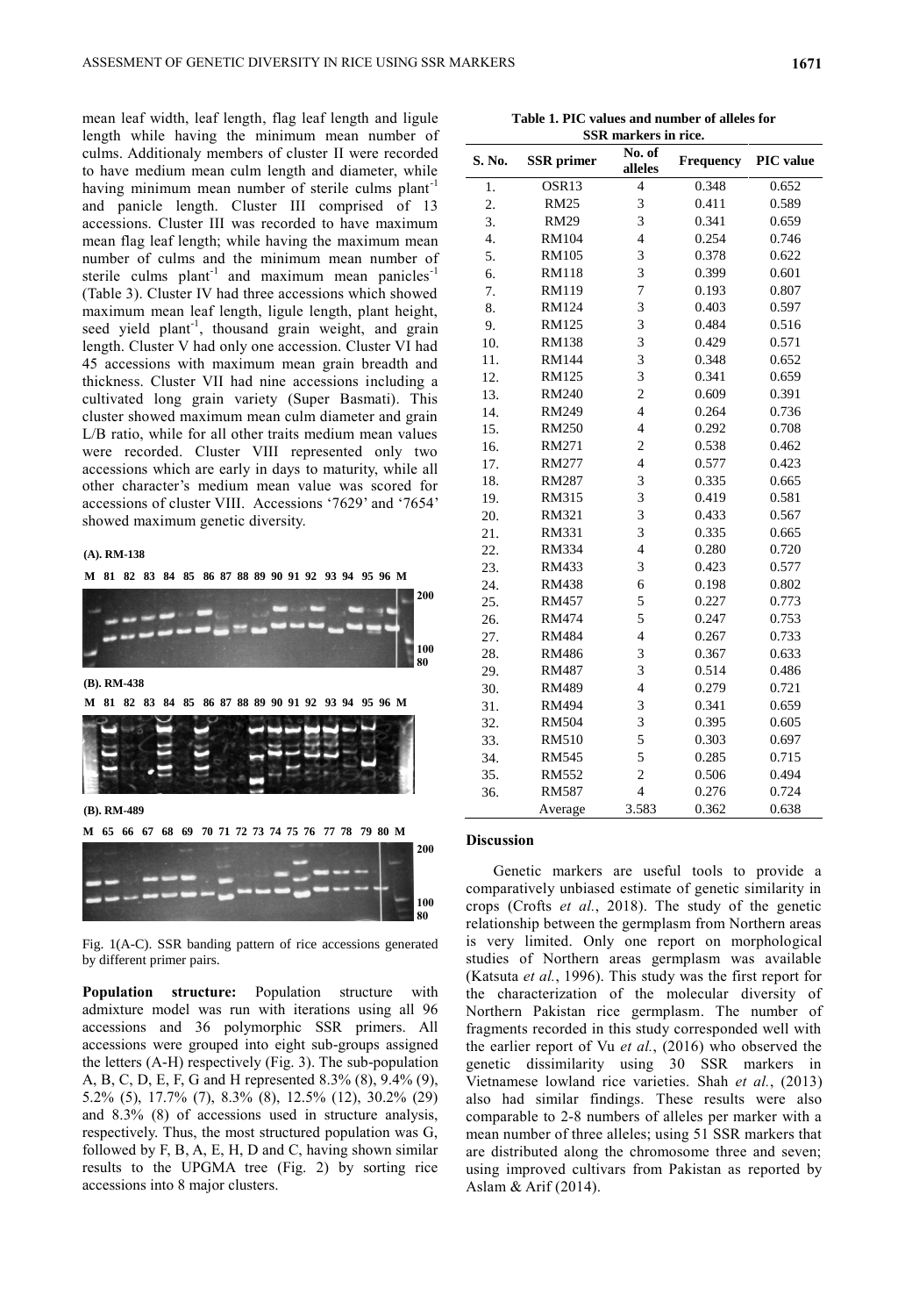

Fig. 2. Dendrogram showing the relationship among 96 *O. sativa* accessions based on SSR banding pattern.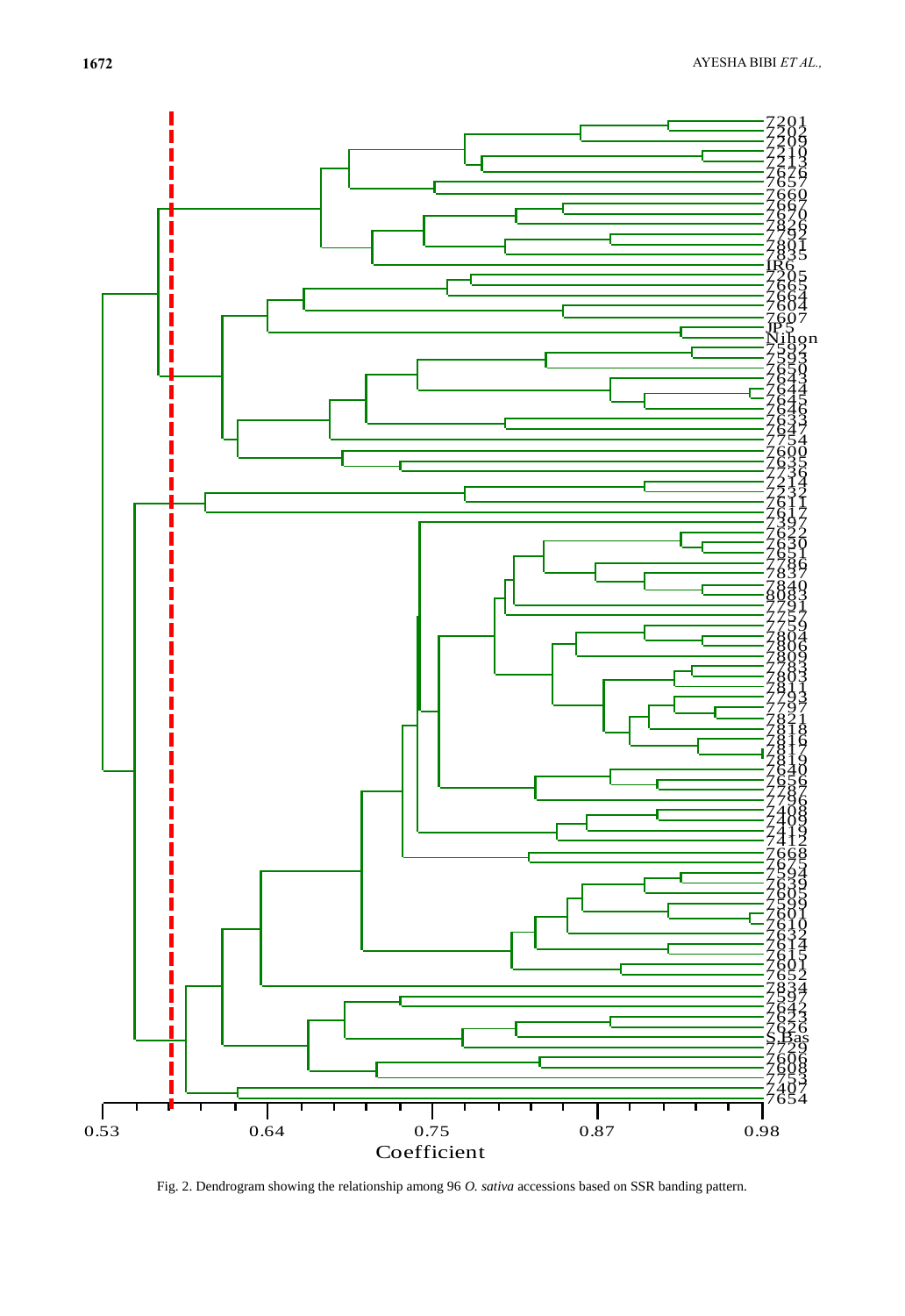

Fig. 3. Population assignment for each accession at K=8 based on STRUCTURE analysis.

**Table 2. Accessions in eight clusters based on 36 SSR markers in rice germplasm.**

| <b>Clusters</b> | Frequency | Accessions                                                                                    |  |  |  |
|-----------------|-----------|-----------------------------------------------------------------------------------------------|--|--|--|
| Cluster I       | 16        | 7201, 7202, 7209, 7210, 7213, 7676, 7659, 7660, 7667, 7670, 7826, 7792, 7801, 7802, 7835, IR6 |  |  |  |
| Cluster II      |           | 7205, 7665, 7664, 7604, 7607, JP5, Nihonbare                                                  |  |  |  |
| Cluster III     | 13        | 7592, 7593, 7650, 7643, 7644, 7645, 7646, 7633, 7647, 7754, 7600, 7635, 7736                  |  |  |  |
| Cluster IV      |           | 7214, 7232, 7611                                                                              |  |  |  |
| Cluster V       |           | 7617                                                                                          |  |  |  |
| Cluster VI      | 45        | 7397, 7622, 7630, 7651, 7786, 7837, 7840, 8083, 7791, 7757, 7759, 7804, 7806, 7809, 7783,     |  |  |  |
|                 |           | 7803, 7811, 7793, 7797, 7821, 7818, 7816, 7817, 7819, 7640, 7656 7787, 7796, 7408, 7409,      |  |  |  |
|                 |           | 7412, 7668, 7675, 7594, 7639, 7605, 7599, 7601, 7610, 7632, 7614, 7615, 7601, 7652, 7834      |  |  |  |
| Cluster VII     | 9         | 7597, 7642, 7623, 7626, Super Basmati, 7729, 7606, 7608, 7753                                 |  |  |  |
| Cluster VIII    |           | 7407, 7654                                                                                    |  |  |  |

**Table 3. Mean±standard deviation for some important quantitative traits of clusters based on SSR data of rice germplasm.**

|            | Cluster I        | <b>Cluster II</b> | <b>Cluster III</b> | <b>Cluster IV</b> | <b>Cluster VI</b> | <b>Cluster VII</b> | <b>Cluster VII</b> |
|------------|------------------|-------------------|--------------------|-------------------|-------------------|--------------------|--------------------|
| <b>FLL</b> | $34.6 \pm 7.5$   | $42.4 \pm 7.5$    | $53.0 \pm 9.3$     | $42.0 \pm 4.3$    | $39.4 \pm 10.5$   | $47.9 \pm 10.5$    | $42.0 \pm 1.8$     |
| <b>FLW</b> | $1.3 \pm 0.3$    | $1.4 \pm 0.3$     | $1.4 \pm 0.1$      | $1.8 \pm 0.1$     | $1.3 \pm 0.2$     | $1.6 \pm 0.2$      | $1.4 \pm 0.1$      |
| LL         | $45.4 \pm 5.7$   | $51.1 \pm 11.5$   | $50.9 \pm 5.3$     | $61.3 \pm 11.4$   | $46.7 \pm 10.4$   | $55.4 \pm 6.9$     | $45.5 \pm 8.1$     |
| LW         | $1.2 \pm 0.3$    | $1.2 \pm 0.2$     | $1.2 \pm 0.2$      | $1.4 \pm 0.2$     | $1.1 \pm 0.2$     | $1.3 \pm 0.2$      | $1.4 \pm 0.1$      |
| LgL        | $1.6 \pm 0.4$    | $1.7 \pm 0.5$     | $1.7 \pm 0.3$      | $1.9 \pm 0.4$     | $1.4 \pm 0.3$     | $1.5 \pm 0.2$      | $1.4 \pm 0.0$      |
| NoC        | $21.0 \pm 7.3$   | $18.8 \pm 4.9$    | $30.6 \pm 7.0$     | $25.9 \pm 3.5$    | $20.4 \pm 6.3$    | $20.2 \pm 4.8$     | $21.0 \pm 4.0$     |
| CL.        | $106.2 \pm 19.9$ | $106.9 \pm 17.1$  | $112.1 \pm 8.6$    | $115.9 \pm 16.5$  | $102.8 \pm 15.3$  | $114.7 \pm 15.2$   | $99.9 \pm 15.7$    |
| CD         | $2.6 \pm 0.6$    | $2.6 \pm 0.5$     | $2.7 \pm 0.3$      | $3.2 \pm 0.2$     | $2.5 \pm 0.4$     | $2.9 \pm 0.4$      | $2.7 \pm 0.0$      |
| SC/P       | $5.8 \pm 7.0$    | $3.6 \pm 1.8$     | $4.7 \pm 3.5$      | $7.5 \pm 3.6$     | $3.8 \pm 3.1$     | $4.6 \pm 2.8$      | $8.1 \pm 1.5$      |
| P/P        | $15.3 \pm 4.1$   | $15.2 \pm 3.7$    | $25.9 \pm 9.1$     | $18.4 \pm 2.0$    | $16.6 \pm 5.7$    | $15.6 \pm 4.6$     | $12.9 \pm 2.5$     |
| PL         | $26.9 \pm 3.6$   | $26.8 \pm 3.6$    | $27.3 \pm 3.1$     | $32.8 \pm 1.1$    | $27.3 \pm 2.9$    | $30.1 \pm 5.6$     | $27.3 \pm 3.3$     |
| PH         | $133.1 \pm 21.8$ | $133.6 \pm 19.0$  | $139.4 \pm 10.0$   | $148.7 \pm 16.3$  | $130.1 \pm 16.2$  | $144.9 \pm 18.7$   | $127.2 \pm 19$     |
| DM         | $83.2 \pm 2.5$   | $85.5 \pm 6.0$    | $86.7 \pm 7.9$     | $82.7 \pm 0.5$    | $83.5 \pm 3.9$    | $90.4 \pm 16.8$    | $82.0 \pm 1.0$     |
| SY/P       | $64.1 \pm 14.6$  | $67.0 \pm 6.1$    | $85.4 \pm 26.7$    | $90.4 \pm 12.8$   | $73.3 \pm 19.2$   | $70.3 \pm 22.1$    | $72.0 \pm 6.9$     |
| <b>TSW</b> | $29.0 \pm 1.6$   | $28.6 \pm 3.4$    | $24.2 \pm 2.8$     | $29.0 \pm 1.5$    | $28.0 \pm 3.7$    | $25.3 \pm 2.2$     | $28.4 \pm 0.3$     |
| PGL        | $6.1 \pm 0.5$    | $6.1 \pm 0.8$     | $6.1 \pm 0.7$      | $6.7 \pm 0.4$     | $5.8 \pm 0.4$     | $6.1 \pm 0.9$      | $5.7 \pm 0.1$      |
| <b>PGB</b> | $2.7 \pm 0.2$    | $2.6 \pm 0.3$     | $2.5 \pm 0.2$      | $2.6 \pm 0.3$     | $2.9 \pm 0.3$     | $2.5 \pm 0.4$      | $2.6 \pm 0.1$      |
| <b>PGT</b> | $2.0 \pm 0.1$    | $1.9 \pm 0.1$     | $1.8 \pm 0.1$      | $1.9 \pm 0.0$     | $2.1 \pm 0.2$     | $1.9 \pm 0.1$      | $1.9 \pm 0.1$      |
| GL/B       | $2.3 \pm 0.3$    | $2.4 \pm 0.5$     | $2.4 \pm 0.3$      | $2.6 \pm 0.5$     | $2.0 \pm 0.3$     | $2.5 \pm 0.8$      | $2.2 \pm 0.1$      |

The number of polymorphic bands observed in the present research was higher than the average number of alleles (2.4) recorded by Rabiei *et al.*, (2015) using wild rice accessions from Behar. Ramchander *et al.*, (2018) studied rice varieties from India that revealed a mean 2.33 alleles per locus. Shah *et al.*, (2013) compared nonbasmati and basmati rice varieties from Pakistan with a mean of 2.75 alleles per locus. The PIC values scored in the present research were like previously assessed microsatellite markers in rice. Panigrahi (2016) reported the PIC values (0.000 to 0.794) with a mean of 0.606. The PIC value in this research was higher than the earlier observations by Roy *et al.*, (2017) and Zhang *et al.*, (2014) who reported an average PIC value of 0.402 and 0.4831, respectively. Present study PIC values are less than that previously recorded by Molla *et al.*, (2015) and Aslam & Arif (2014) who reported PIC values of 0.710 and 0.811, respectively, they used more diverse

rice material, amplified relatively higher number of alleles as reported earlier in rice. Joachim (2015) used 24 SSR markers in black glutinous rice accessions and recorded an average of 0.50 dissimilarity coefficient.

Kaur *et al.*, (2015) observed the lower genetic similarity in aromatic rice germplasm than the currently reported similarity value in germplasm. He observed 0.119 genetic similarity using three SSR markers. Pair-wise similarity coefficient varied from 0.10 to 0.99 with an average of 0.54 (54%) in Pakistani rice cultivars of basmati and non-basmati types (Aslam and Arif, 2014). The main reason for a higher level of genetic similarity observed in these research studies might be due to the presence of low intra-specific variability in the germplasm used or use of same ancestors and selection of similar traits as compared to rice genotypes used in the current study. Recombination among the genotypes with a high level of genotypic diversity would be an effective breeding technique.